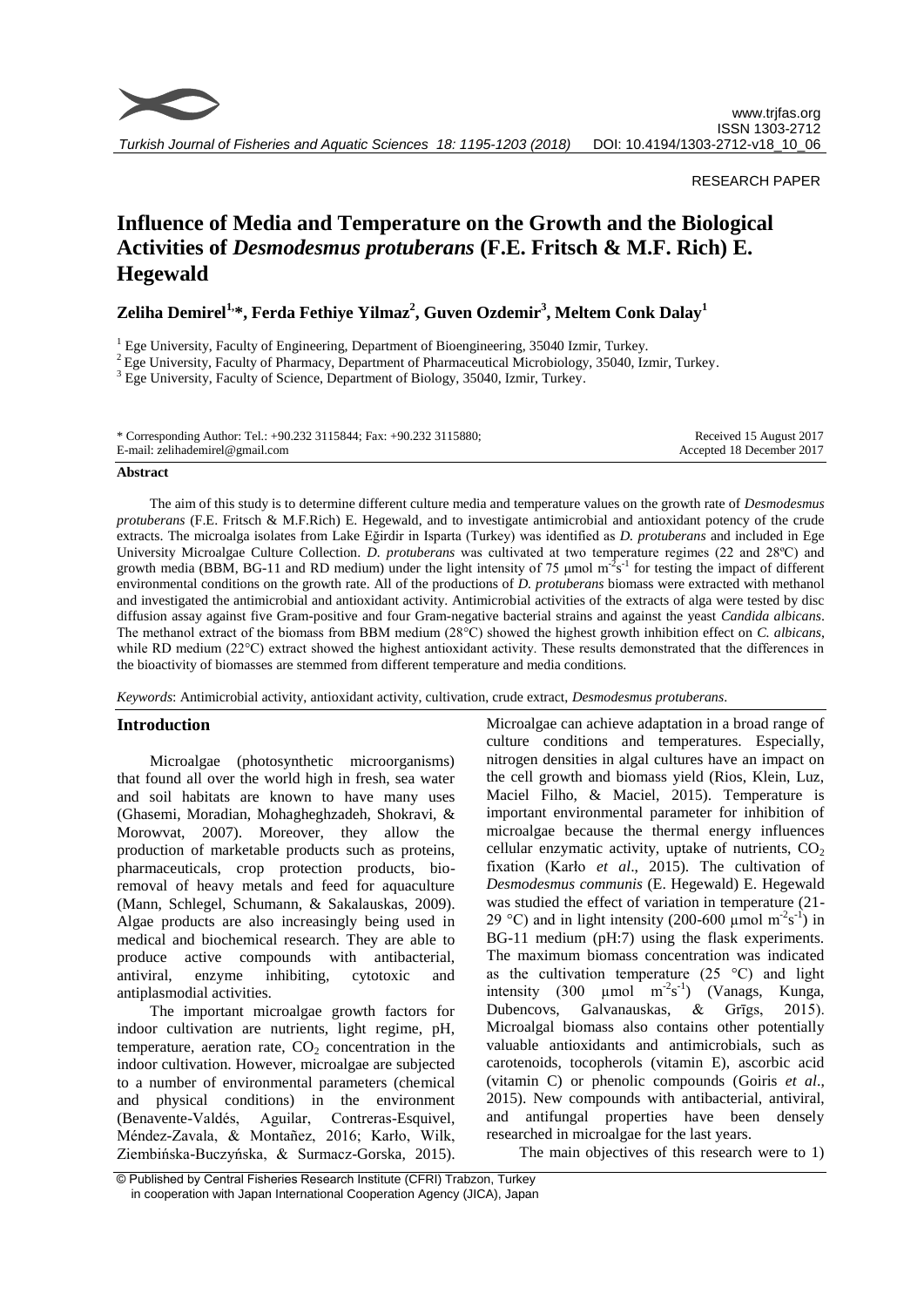isolate microalga *D. protuberans* from Lake Eğirdir in Turkey and identify them using morphological and molecular characterization, 2) determine suitable media (BBM, BG-11 and RD medium) and temperature (22 and 28ºC) regimes and 3) investigate the antimicrobial and antioxidant activity of methanol extracts obtained from algal biomass.

# **Materials and Methods**

# **Isolation and Identification Microalga**

Collected water samples (1 mL) from Lake Eğirdir, Isparta-Turkey in 2003 were inoculated into 9 mL of appropriate sterilized medium in a 15-mL tube. The tube was incubated for 7 days at  $25^{\circ}$ C at the light intensity of 30  $\mu$ mol m<sup>-2</sup>s<sup>-1</sup>. The isolation was accomplished by streaking the water sample across the agar surface. Isolated colonies were picked from the agar plate by a loop and then both re-streaked on new agar plates and rinsed in appropriate liquid medium to suspend the cells. Isolates of the cells were incubated at  $22^{\circ}$ C, at the light intensity of 40 µmol m<sup>-</sup>  $2s<sup>-1</sup>$  in 250 mL flasks for 14 days.

Morphological examinations were made using bright field (Olympus BX53, Japan) with 60X and green microalga was identified by partial 18S rRNA sequencing. The specie was classified morphologically according to reference print book by Bourelly (1962, 1972).

Genomic DNA was extracted from the strains using the ZR Fungal/Bacterial DNA MiniPrep (ZymoResearch) following the instructions provided by the manufacturer. The SSU was amplified in PCR reactions using the Helix Amp™ Hypersense DNA polymerase (Nannohelix) with the universal primers Forward 5'-TGGTTGATCCTGCCAGTAG-3' and Reverse 5'-TGATCCTTCCGCAGGTTCAC-3' (Shoup & Lewis, 2003). The PCR conditions were included with an initial denaturation step at 95 °C for 2 min followed by 35 cycles of 95 °C for 30 s, 54 °C for 40 s and 72  $\degree$ C for 40 s, and a final extension step at 72 °C for 5 min (Yıldırım *et al*., 2014). The PCR products were analyzed by 1% agarose gel electrophoresis in Tris–boric acid–EDTA (TBE) buffer 1× and stained with SYBR safe and visualized under UV illumination.

Sequence analysis of the PCR products were performed by Izmir Institute of Technology, Biotechnology and Bioengineering Central Research Laboratories, Turkey, with the Applied Biosystems 3130XL (16-capillary) Genetic Analyzer. The nucleotide sequences are available in the NCBI sequence databases under the accession number (JQ726704).

#### **Cultivation of Microalga**

The freshwater alga *D. protuberans* was cultivated in Bold's Basal Medium (BBM) (https://www.ccap.ac.uk/media/documents/BB.pdf), Blue-Green medium (BG-11) (https://www.ccap.ac.uk/media/documents/BG11.pdf) and RD medium (Rudic & Dudnicenco, 2000) during this period the temperature of the culture was maintained nearly at 22±2ºC and 28±2ºC for 14 days, pH was averaged 7. The cells were incubated aseptically in a 2 L sterile bottle of airing under continuous illumination (75 µmol m<sup>-2</sup>s<sup>-1</sup>). Air was supplied to the culture at a flow rate of  $2 L min^{-1}$ .

## **Analytical Procedure**

Samples from the cultures were taken at indicated times, and the following growth parameters were measured immediately; the cell concentration was determined by counting of samples triplicate in a Neubauer hemocytometer. The cellular optical density was measured at 685 nm using UV/VIS spectrophotometer (Ultrospec 1100 pro, UK).

The specific growth rate  $(\mu)$  of the cells was calculated from the initial logarithmic phase of growth for at least 48 h, as  $\mu = (\ln X_2 - \ln X_1)/dt$ , where  $X_2$  is the final cell concentration,  $X_1$  is the initial cell concentration and dt is the time required for the increase in concentration from  $X_1$  to  $X_2$ . Cell count was used as an indicator for the specific growth rate. Doubling time (DT) was also calculated as  $DT =ln$  $2/\mu$  (Imamoglu, Demirel, & Dalay, 2014).

The biomass was harvested by filtration. The filter cake was washed with distilled water and freezedried (Christ, Alpha 1–2 LD plus, Germany) for storage. The biomass was kept in -20 ºC until assayed.

#### **Extraction of Microalga**

5 g freeze-dried alga sample was extracted with methanol in a Soxhlet extractor at 60ºC for 24 h. The solvent in the extract was then evaporated at 60ºC by means of a rotary evaporator and the dried extract kept in the dark at -86 ºC until further use.

## **Antimicrobial Activity Assay**

#### **Test Microorganisms and Growth Media**

In vitro antibacterial studies were carried out against nine bacteria strains (*Bacillus cereus* ATCC 7064, *Bacillus subtilis* ATCC 6633, *Staphylococcus aureus* ATCC 6538P, *Staphylococcus epidermidis* ATCC 12228, *Pseudomonas aeruginosa* ATCC 27853, *Enterobacter cloaceae* ATCC 13047, *Escherichia coli* ATCC 29908, *Salmonella typhimurium* CCM 544, *Streptococcus faecalis* ATCC 29212) and one yeast strain (*Candida albicans* ATCC 10239) which were obtained from the Microbiology Department of Ege University, Faculty of Science. The bacteria strains were inoculated on nutrient broth and incubated for 24 h at  $30\pm0.1$  °C, while the yeast strain was inoculated on malt extract broth and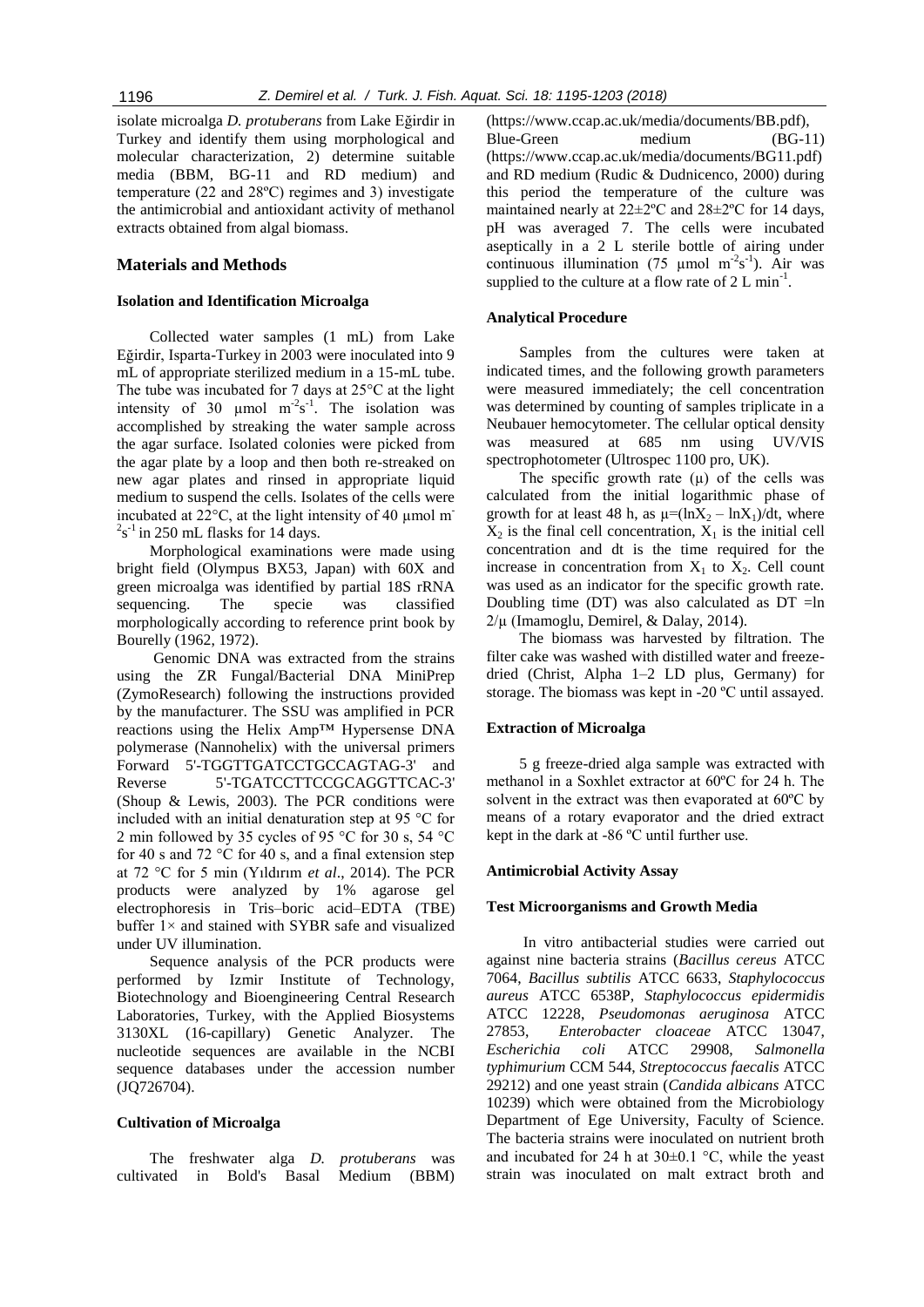incubated for 48 h. Adequate amounts of autoclaved Mueller Hinton Agar and Malt Extract Agar were dispensed into sterile plates, and allowed to solidify under aseptic conditions. The counts of bacteria strains and yeast strain were adjusted to yield approximately  $1.0 \times 10^{7} - 1.0 \times 10^{8}$  mL<sup>-1</sup> and  $1.0 \times 10^{5}$  $1.0 \times 10^6$  mL<sup>-1</sup>, respectively, using the standard McFarland counting method. 0.1 mL of the suspensions of test organisms were inoculated with a sterile swab on the surface of appropriate solid medium plates (Koz, Yavasoglu, Demirel, Sukatar, & Ozdemir, 2009).

## **Determination of Inhibition Zones by Disc Diffusion Method**

Antimicrobial activity of the *D. protuberans* extracts was tested by the paper disc diffusion method (Collins & Lyne, 1987; Bradshaw, 1992; Ozdemir, Ulku Karabay, Dalay, & Pazarbasi, 2004). Briefly, sterile filter paper discs of 6 mm were impregnated with 20 and 30 µL of the *D. protuberans* extract then placed onto the inoculated agar plates. The plates were incubated at 35±0.1°C for 18-24 h while the yeast plates were incubated at 25±0.1°C for 24-48 h. At the end of the incubation time, diameters of the growth inhibition zones were measured in millimeters. Also, the antimicrobial test was confirmed by the positive and negative controls. All tests were performed under aseptic conditions in three times.

#### **Antioxidant Activity Assays**

#### **DPPH Assay**

The DPPH radical is considered to be a model of a stable lipophilic radical. A chain reaction in lipophilic radicals was initiated by the lipid oxidation. The extracts were tested by measuring of bleaching purple colored methanol solution of DPPH (1,1 diphenyl-2-picryl hydroxyl) radical, spectrophotometrically (515 nm). Every sample was done in triplicate, and the percentage of DPPH scavenging activity was estimated with the following calculation. BHT (butylated hydroxytoluene) and αtocopherol were used as positive control. Antioxidant activity was expressed as the percentage of DPPH decrease using the equation,

$$
AA \text{ %}=[1-(A_1/A_0)]x100
$$

where  $A_0$  was the absorbance of the control reaction and  $A_1$  was the absorbance in the presence of the sample (Zhang & Hamauzu, 2004).

## **Total Phenolic Content**

The Folin–Ciocalteu reagent assay was used to determine the total phenolics content (Zubia, Robledo, & Freile-Pelegrin, 2007; Demirel, Yilmaz-Koz, Karabay-Yavasoglu, Ozdemir, & Sukatar, 2011). The phenolic content was calculated and expressed as gallic acid equivalent (GAE) in milligram per 1 g algal extract. Total phenolics were quantified by calibration curve obtained by measuring the absorbance of the known concentrations of gallic acid standard solutions (10-100 mg  $L^{-1}$ ).

## **Carotene Bleaching Assay**

The  $\beta$ -carotene bleaching assay is mainly based on preserving the yellow color of the  $\beta$ -carotenelinoleate system in case of antioxidants present in the test material (Velioglu, Mazza, Gao & Oomah, 1998; Demirel, Yilmaz-Koz, Karabay-Yavasoglu, Ozdemir, & Sukatar, 2009). The absorbance of the samples was measured at 470 nm using a spectrophotometer. Absorbance measurements were continued until the color of  $\beta$ -carotene disappeared in the control reaction  $(t = 120 \text{ min}).$ 

Antioxidant activity (AA) was also calculated as percent inhibition relative to control using the following equation,

## AA=[(Rcontrol-Rsample)/Rcontrol)]x100,

The second method of expression based on the oxidation rate ratio (ORR) was calculated using the equation,

#### ORR=Rsample/Rcontrol,

the antioxidant activity coefficient (AAC) was calculated as described by Velioglu *et al*. 1998

$$
AAC=[( As_{120}-Ac_{120}/ Ac_0-Ac_{120})]x1000
$$

where  $As<sub>120</sub>$  was the absorbance of the antioxidant mix at t=120 min,  $Ac<sub>120</sub>$  the absorbance of the control at  $t=120$  min, and  $Ac<sub>0</sub>$  the absorbance of the control at  $t=0$  min.

#### **Statistics**

Results were reported as mean values with standard deviations (n=3) unless otherwise indicated.

#### **Results and Discussions**

The green microalga of *D. protuberans* was isolated from the Lake Eğirdir, Isparta (Turkey). The taxonomy of *Scenedesmus* and *Desmodesmus* genera has been the center of contradictive in microalga systematics over decades because there are scarcely open diagnostic differentiate phenotypic features (Akgül, Kizilkaya, Akgül, & Erduğan, 2017). Species of *Scenedesmus* and *Desmodesmus* are widespread in freshwater ecosystems. The morphological characteristics and metabolic capacities are taken into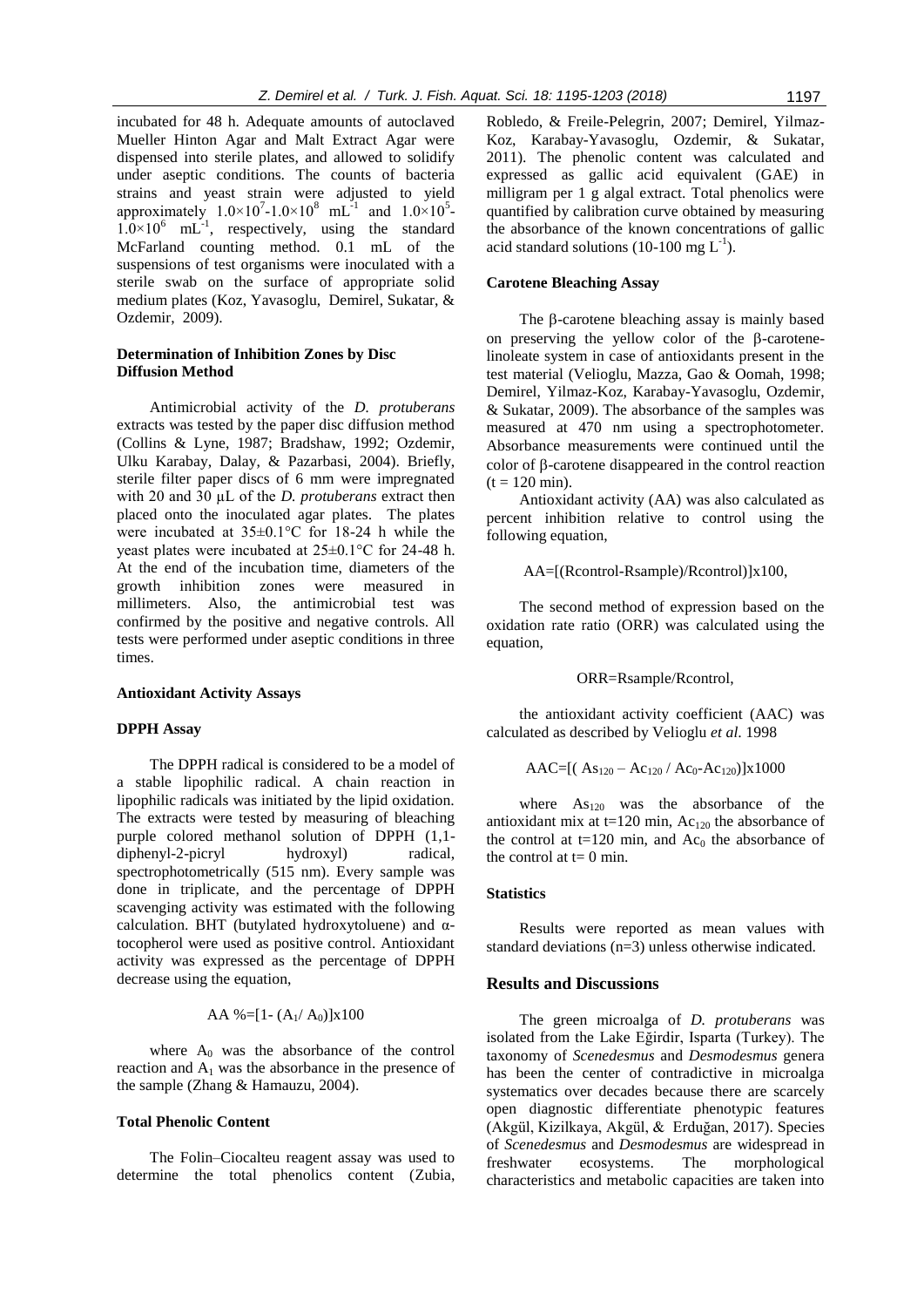account not merely enough to explicitly distinguish the different *Scenedesmus* and *Desmodesmus* taxa. However, the molecular phylogenetic analysis was recently implemented to solve several this taxonomic complexities (Akgül *et al*., 2017). Therefore, the isolate was identified both morphologically (Bourrelly, 1962, 1972) and molecular (18S rRNA) characterization as a non-axenic unialgal culture of *Desmodesmus protuberans* in the laboratory (Figure 1).

*D. protuberans* (F.E. Fritsch & M.F. Rich) E. Hegewald: Cells cylindrical or spindle shaped in linear series, cells 5-7 µm broad and 10-25 µm long; spines 25-30  $\mu$ m long, slightly truncated ends, joined for 2/3 of the total length into 2-8 celled coenobia.

*D. protuberans* was included to Ege University Microalgae Culture Collection, EGEMACC (EGEMACC10

http://www.egemacc.com/cultures.php) as NCBI (National Center for Biotechnology Information) access number JQ726704. The result of sequence analyzes was compared to other sequences deposited at GenBank using nucleotide BLAST search and indicated only 97% similarity with best relative being *Desmodesmus armatus* (Chodat) E. Hegewald*, D. pannonicus* (Hortobágyi) E. Hegewald, *D. communis*  but with also nearly similar identities to other species of *Desmodesmus*. The species-level identification was made morphologically.

In a study from Tekirdağ, Turkey, Akgül (2017) isolated the algae *D. communis* (Sphaeropleales) and identified by molecular methods. Biomass from *D. communis* cultured in BG11 medium (7.5 pH,  $24 \pm 2$ °C, 500 mL min<sup>-1</sup> aeration) was analyzed biochemically for total protein amount, total lipid amount and vitamin E amount and declared its importance as a source of single-cell protein.

Microalgae can be used for primary and secondary metabolites production (El-Sayed & Abdel-Maguid, 2010). A large number of microalgal extracts and extracellular products have been found to have antibacterial activity. However, pH of the medium, incubation period and temperature of incubation were significant important for the biosynthesis of antimicrobial agent products as secondary metabolites. Noaman, Fattah, Khaleafa & Zaky (2004) have reported that the antimicrobial metabolites from *Romeria leopoliensis* (Raciborski) Koczwara were obtained in the conditions at 35  $\degree$ C, pH 8 and end of 15 days of incubation. It is at the end of the exponential phase that increased synthesis of secondary metabolites is clear, as all primary metabolites are diverted into secondary metabolites. Thus, the highest amounts of secondary metabolites are accumulated in cultures at the stationary phase. In this study, biomass was harvested when the



**Figure 1.** A-Genomic DNA, B- PCR amplification results gel (M: 1 kb ladder BioLabs, England) and C- light microscopic photography 60X.



**Figure 2.** Growth curves of D. protuberans at 22<sup>o</sup>C and 28<sup>o</sup>C in BBM, BG-11 and RD medium under a light intensity of 75 µmol m-2s-1 according to cell number and optic density (685 nm).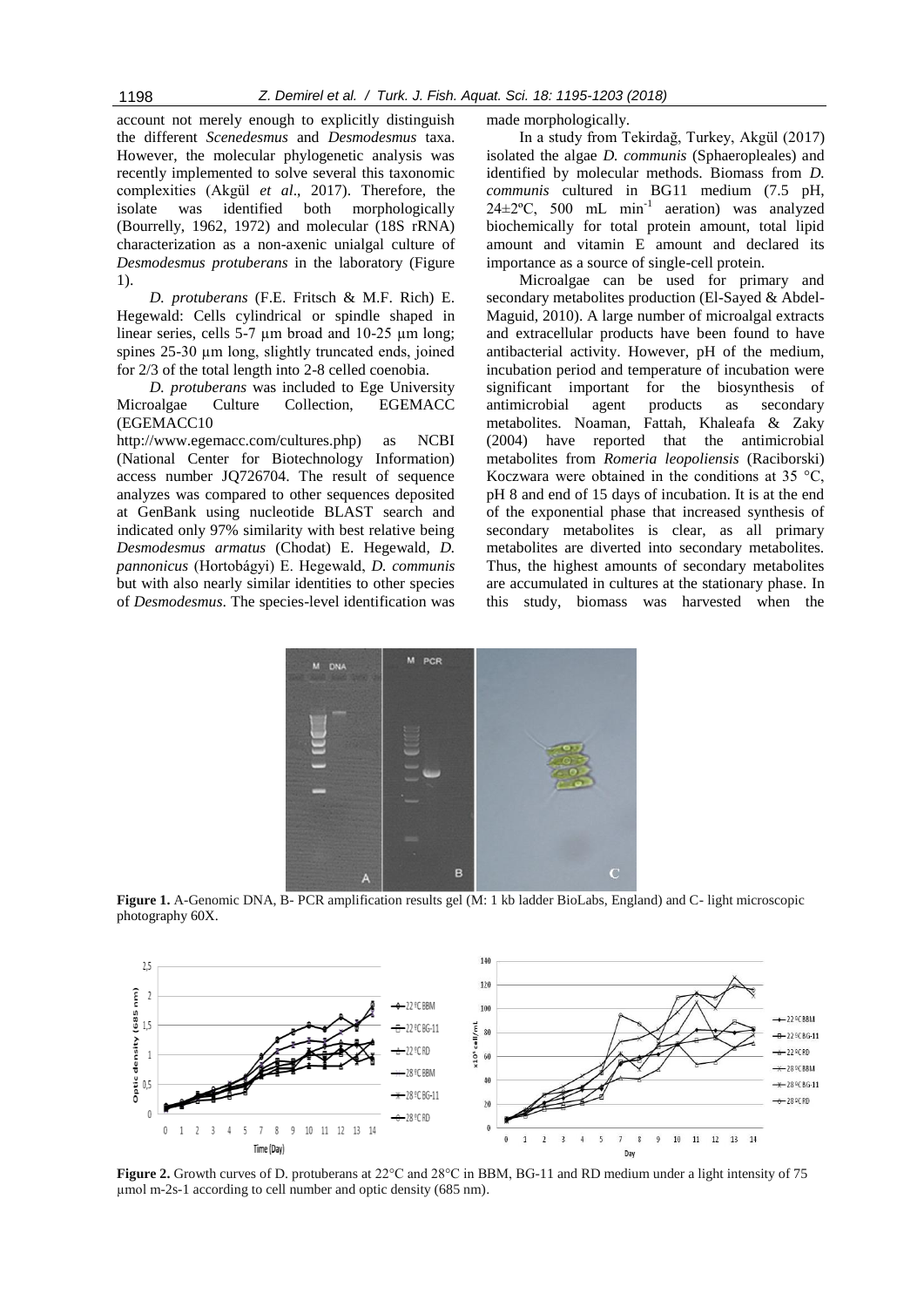microalgae cultures reached stationary phase in different media and conditions. *D. protuberans*  maximum cell concentration of  $12.64 \times 10^6$  cell mL<sup>-1</sup> was obtained in the BBM at  $28^{\circ}$ C on the  $14^{\text{th}}$  day of cultivation however the highest specific growth rate was found in the BG-11 at 28°C, as shown in Figure 2 and Table 1.

Methanol is the most favored solvent for the extraction of polar compounds such as phenolic compounds and flavonoids. It was shown in a study that methanol extract of algae has more antioxidative

power compared to the extracts obtained from other solvents and it was also claimed that methanol has disintegration ability on the cell membranes more than the others (Safafar, Van Wagenen, Møller, & Jacobsen, 2015). Maadane *et al*. (2015) was figured out that the yield of extracts is influenced by the extraction temperature, time, the type of solvents and the chemical composition of the sample. In the present study, the highest methanol extract yield from the culture of *D. protuberans* was achieved at 28ºC in BG-11 medium (30.723±0.041) whereas the lowest

|                | Max. cell con.<br>$(x10^6 \text{ cell/mL})$ | Specific growth rate<br>$(\mu \text{ day}^{-1})$ | Doubling Time<br>(Day) |  |  |  |
|----------------|---------------------------------------------|--------------------------------------------------|------------------------|--|--|--|
| $22^{\circ}C$  |                                             |                                                  |                        |  |  |  |
| <b>BBM</b>     | 8.3                                         | $0.1585 \pm 0.004$                               | 4.3741                 |  |  |  |
| $BG-11$        | 8.9                                         | $0.1979 \pm 0.023$                               | 3.5025                 |  |  |  |
| RD.            | 7.1                                         | $0.1337\pm0.014$                                 | 5.1877                 |  |  |  |
| $28^{\circ}$ C |                                             |                                                  |                        |  |  |  |
| <b>BBM</b>     | 12.64                                       | $0.1627 \pm 0.024$                               | 4.2622                 |  |  |  |
| $BG-11$        | 10.56                                       | $0.2098 \pm 0.018$                               | 3.3034                 |  |  |  |
| RD.            | 11.92                                       | $0.1511 \pm 0.021$                               | 4.5872                 |  |  |  |

**Table 1.** Culture conditions (cell concentration, specific growth rate and doubling time) of *D. protuberans* 

**Table 2.** Yields of methanol extracts of *D. protuberans* growth in three media under two different temperature

|            |                  | Yield $(\%)$       |
|------------|------------------|--------------------|
| Medium     | $22^{\circ}$ C   | $28^{\circ}$ C     |
| <b>BBM</b> | $20.862\pm0.012$ | $28.074\pm0.026$   |
| $BG-11$    | $28.354\pm0.035$ | $30.723 \pm 0.041$ |
| <b>RD</b>  | $27.554\pm0.026$ | $20.224 \pm 0.038$ |

**Table 3.** Test microorganisms and inhibition zone diameters (mm) obtained by the methanol extracts of D. *protuberans* and standard antibiotics

|                                                   | Inhibition Zones (mm) |                |                             |                |                |                   |                     |                              |                   |                           |                   |                   |                   |                                 |                                   |
|---------------------------------------------------|-----------------------|----------------|-----------------------------|----------------|----------------|-------------------|---------------------|------------------------------|-------------------|---------------------------|-------------------|-------------------|-------------------|---------------------------------|-----------------------------------|
| Microorganisms                                    |                       |                | <b>BBM</b><br>$22^{\circ}C$ | $BG-11$        | $22^{\circ}C$  |                   | RD <sub>22°</sub> C | <b>BBM</b><br>$28^{\circ}$ C |                   | $BG-11$<br>$28^{\circ}$ C |                   |                   | RD 28°C           | Standard                        | Standard                          |
|                                                   | Gr                    | 20<br>$\Box L$ | 30<br>$\Box L$              | 20<br>$\Box L$ | 30<br>$\Box$   | 20<br>$\Box$<br>L | 30<br>$\Box L$      | 20<br>$\Box L$               | 30<br>$\Box$<br>L | 20<br>$\Box L$            | 30<br>$\Box$<br>L | 20<br>$\Box$<br>L | 30<br>$\Box$<br>L | Tobramycin<br>$(10 \mu g/disc)$ | Nystatin<br>(30)<br>$\mu$ g/disc) |
| Streptococcus faecalis<br><b>ATCC 29212</b>       | $^{+}$                |                | 0.5                         |                |                |                   | 0.5                 | 0.5                          | 1                 | 0.5                       | 1                 | 0.5               |                   | 9                               | nt                                |
| <b>Bacillus subtilis ATCC</b><br>6633             | $^{+}$                |                | 0.5                         |                |                | 0.5               | $\mathbf{1}$        | $\mathbf{1}$                 | 2                 | 0.5                       | $\mathbf{1}$      | 0.5               | $\overline{2}$    | 24                              | nt                                |
| Staphylococcus aureus<br>ATCC 6538P               | $^{+}$                |                |                             |                |                |                   |                     |                              |                   |                           |                   |                   |                   | 16                              | nt                                |
| S. epidermidis ATCC<br>12228                      | $^{+}$                |                |                             |                |                |                   |                     |                              |                   |                           |                   |                   |                   | 7                               | nt                                |
| Bacillus cereus ATCC<br>7064                      | $^{+}$                |                |                             |                | $\overline{2}$ |                   | 0.5                 | 1                            | $\mathfrak{D}$    |                           |                   | 0.5               | $\overline{2}$    | 17                              | nt                                |
| Pseudomonas<br><b>ATCC</b><br>aeruginosa<br>27853 |                       |                |                             |                |                |                   |                     |                              |                   |                           |                   |                   |                   | 12                              | nt                                |
| Enterobacter cloaceae<br><b>ATCC 13047</b>        |                       |                |                             |                |                |                   |                     |                              |                   |                           |                   |                   |                   | 13                              | nt                                |
| Escherichia<br>coli<br><b>ATCC 29908</b>          |                       |                |                             |                |                |                   |                     |                              |                   |                           |                   |                   |                   | 10                              | nt                                |
| Salmonella<br>typhimurium CCM 544                 |                       |                | 0.5                         |                |                |                   | 0.5                 |                              |                   |                           |                   |                   | 0.5               | 10                              | nt                                |
| Candida<br>albicans<br><b>ATCC 10239</b>          |                       | 4              | 5                           | $\overline{c}$ | 4              | $\mathbf{1}$      | 2                   | 5                            | 6                 | $\overline{c}$            | 3                 | 3                 | $\overline{4}$    | nt                              | 18                                |

Zone of inhibition, including the diameter of the filter paper disc (6 mm); mean value of three independent experiments; Gr, Gram; nt, not tested; -, no activity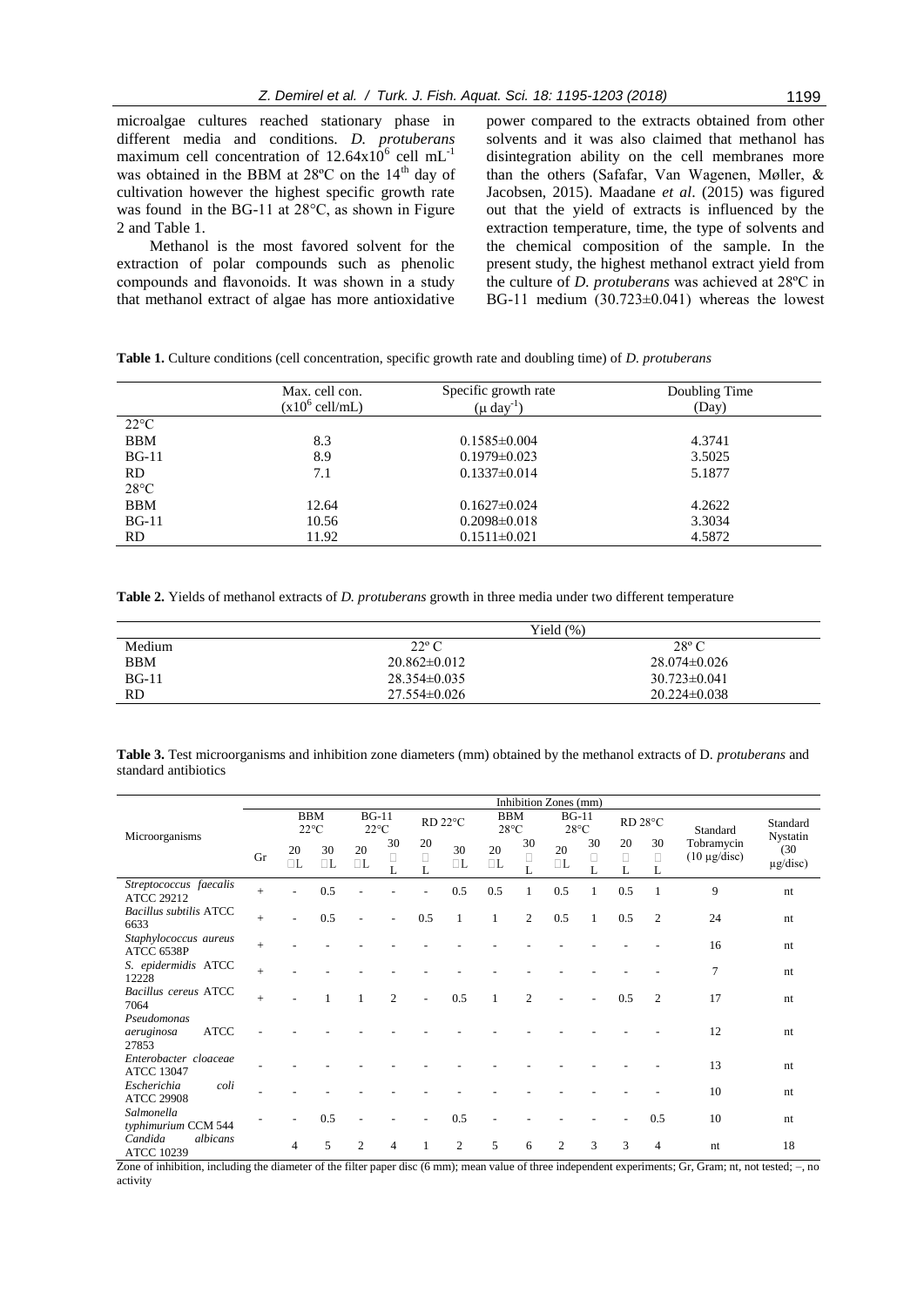methanol extract yield was obtained in the same temperature in RD medium (20.224±0.038) (Table 2).

The results obtained from this study concerning the activity of antimicrobial agents produced by green microalga were summarized in Table 3. The effects of the methanol extract of *D. protuberans* were compared with standard antibiotic (tobramycin) and fungicide (nystatin) to verify this study. While methanol extracts of all the culture media inhibited *C. albicans*, the extract of BBM and RD (28 °C) of two different concentrations was found effective on *B. subtilis* and *B. cereus* (Table 3).

The cell extracts and active constituents of green algae, diatoms, dinoflagellates and cyanobacteria shown to have *in vitro* antibacterial and antifungal activities against Gram-positive, Gram-negative bacteria and fungi (Salem, Hoballah, Ghazi, & Hanna, 2014). This growing interest in algae and algal products has led to extraction of many important and novel compounds with promising biological activity from potentially useful organisms. Salem *et al*. (2014) which found that *Scenedesmus* methanol and acetone extracts had no antimicrobial effect against on *C. albicans*, in contrast with Abedin & Taha (2008) which reported that *Scenedesmus quadricauda* (Turpin) Brébisson inhibits the growth of the two fungal strains. This showed that the methanol extracts have significant antifungal activity.

Najdenski *et al*. (2013) stated that ethanolic extract of *Tetradesmus obliquus* (Turpin) M.J. Wynne, *Chlorella* sp. and *Nostoc* sp. has antibacterial effect against *S. aureus* and *B. cereus*. In the same manner Sanmukh, Bruno, Ramakrishnan, Khairnar & Swaminathan (2014) explored bioactive compounds of a group of microalgae with emphasizing on the *Chlorella vulgaris* Beyerinck which revealed antibacterial effect against *Staphylococcus* sp.

Ozturk, Aslim & Beyatli (2006) indicated that *Scenedesmus* sp*.* S25 strain had the strongest effect (φ 12.6 mm) on *Bacillus cereus.* Extracts of *Scenedesmus* sp*.* S25, *Scenedesmus* sp. S39 and *Scenedesmus* sp. S59 were demonstrated inhibitor activity against *B. cereus* as strong as the effect of positive control antibiotic  $(30 \mu g \text{ vancomycin}).$ 

The presence of antimicrobial activity is affected by both algal species and the solvents use for their extraction (Radhika, Veerabahu, & Priya, 2012). The antimicrobial activity of algae extracts is generally assayed using various organic solvents which always provide a higher efficiency in extracting compounds for antimicrobial activity (Tüney, Çadirci, Unal, & Sukatar, 2006).

Some other potential (secondary or primary metabolites) applications of algae are the production of medicinal compounds for the pharmaceutical industry and both fertilizers and biocontrol agents for the agricultural (Ördög *et al*., 2004). For an initial step, searching of potential activity of crude algae could be more successful than the screening of pure substances isolated from natural products.

Antioxidant activity was also examined the extracts of *D. protuberans* through β-carotene bleaching assay by lineloic acid. The highest antioxidant activity was found in RD medium at 22°C  $(90.27\pm0.01)$ %) while BBM and BG-11 extracts had almost similar antioxidant activity around 84.84±0.043 % and 84.41±0.03 % (Table 4). As for the effect of growth temperature it was stated that 22 ºC higher than 28ºC using β-carotene bleaching assay. The method worked in an aqueous emulsion of linoleic acid and β-carotene, which was bleached by the radicals generated by the self-produced oxidation of the fatty acid at 50 °C (Prieto, Rodríguez-Amado, Vazquez, & Murado, 2012).

Antioxidant activity of the methanol extracts was determined by DPPH assay. Percentages of DPPH radical scavenging activity are viewed in Figure 3. According to the results; all tested microalga extracts possessed the scavenging ability of DPPH radical at 1 mg extract concentration. Extracts from 22°C cultures were found higher DPPH free radical scavenger than extracts of 28°C cultures. There are a number of studies on antioxidant capacity of commercial produced microalgae species belonging to *Dunaliella*, *Navicula*, *Isochrysis, Tetraselmis*, *Chlorella* and *Phaeodactylum*, etc. The antioxidant compounds of microalgae could have different properties especially polarities, thus the antioxidant

|               | AA %              | <b>ORR</b>         | AAC               |
|---------------|-------------------|--------------------|-------------------|
| <b>BHT</b>    | $93.71 \pm 0.036$ | $929.89\pm0.029$   | $0.073 \pm 0.017$ |
| Vitamin E     | $85.12\pm0.026$   | $1008.6 \pm 0.054$ | $0.149 \pm 0.013$ |
| $22^{\circ}C$ |                   |                    |                   |
| BBM           | $84.84 \pm 0.043$ | $1165.95\pm0.092$  | $0.152 \pm 0.026$ |
| $BG-11$       | $84.41 \pm 0.03$  | 1158.80±0.05       | $0.139\pm0.029$   |
| RD.           | $90.27 \pm 0.01$  | $972.44\pm0.01$    | $0.097 \pm 0.01$  |
| $28^{\circ}C$ |                   |                    |                   |
| BBM           | $82.69 \pm 0.03$  | $1181.49\pm0.022$  | $0.173 \pm 0.03$  |
| $BG-11$       | $82.69 \pm 0.020$ | 1194.56±0.04       | $0.173 \pm 0.026$ |
| RD.           | $85.41 \pm 0.045$ | 1078.88±0.036      | $0.146 \pm 0.014$ |

**Table 4.** Results of  $\beta$ -carotene bleaching assay

AA: Antioxidant activity, ORR: Oxidation rate ratio, AAC: Antioxidant activity coefficient, mean  $\pm$  SD: standard deviation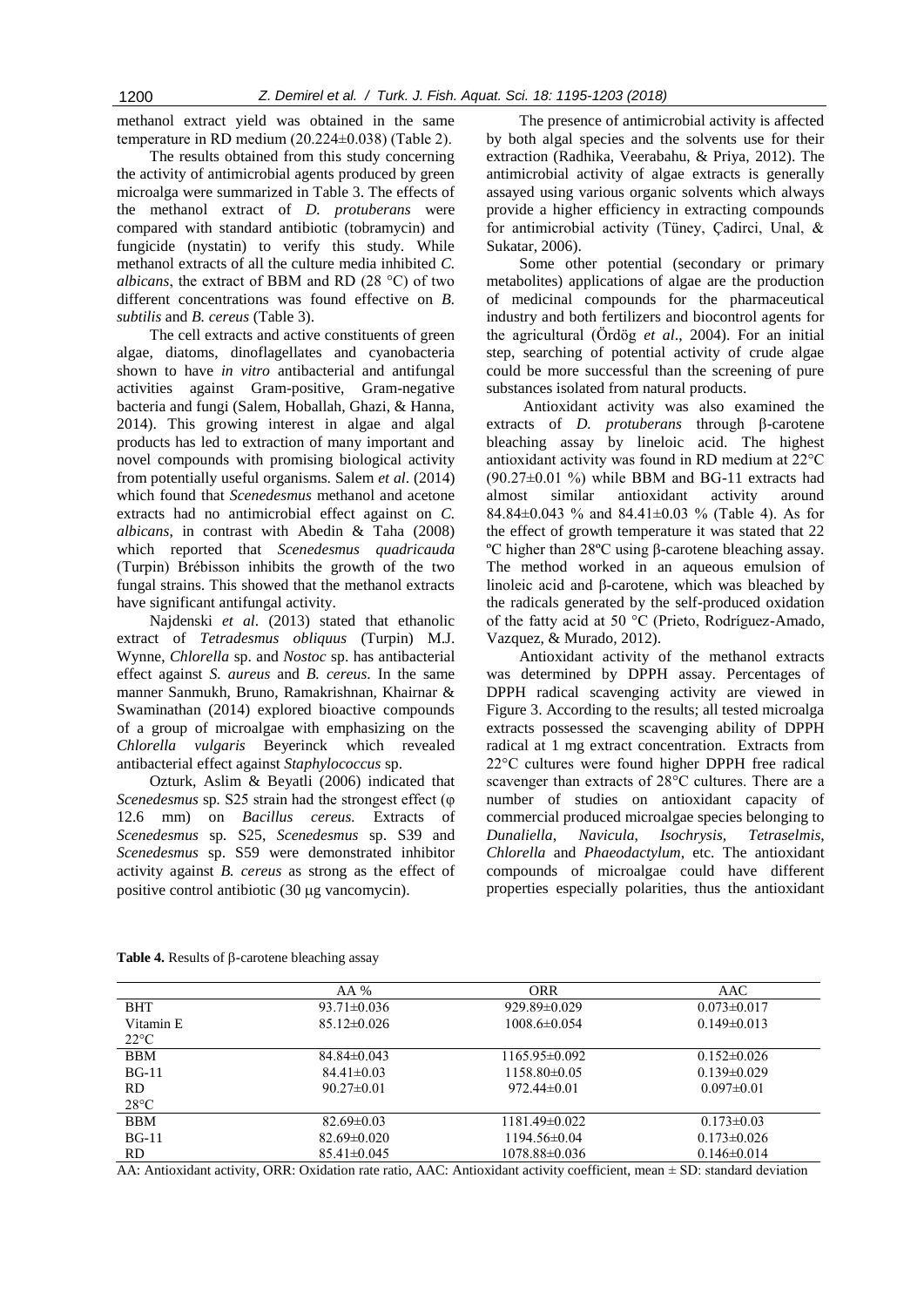

**Figure 3.** Total phenolic content and DPPH radical scavenging activity of methanol extracts from D. protuberans growth in BBM, BG-11, RD medium.

capacity of microalgae are influenced by the solvent type in the extraction (Maadane *et al*., 2015).

The total phenolic content of methanolic extracts was evaluated, using the Folin–Ciocalteu method and the results are shown in Figure 3. The highest phenolic content was found in RD medium (22°C) extracts with  $5000\pm0.023$  mg/100g, followed by BBM  $(22^{\circ}$ C) with  $4300\pm0.04$  mg/100g. Phenolic contents of the analyzed extracts in this study were higher than *Microchloropsis gaditana* (L.M. Lubián) M.W.Fawley, I. Jameson & K.P.Fawley, *Tetraselmis* sp. found by Goiris *et al*. (2015) in extracts of *Isochrysis* sp. (Maadane *et al*., 2015).

Several articles demonstrated a negligible correlation between carotenoids and phenolics in antioxidant activity (Li *et al*., 2007; Goh, Yusoff, & Loh, 2010). However, the other reports showed opposite of the results. Goiris *et al*. (2015) indicated that microalgae both carotenoid and phenolic components considerably associated with the antioxidant capacity. Nutrient stress results in the generation of free radical species in the cell and changes in the content of antioxidants. It is known that nutrient stress may induce accumulation of carotenoids in many species of microalgae (Goiris *et al*., 2015). Microalgae biomolecules could constitute natural antioxidant such as carotenoids, phenolics, polysaccharides, proteins and fatty acids.

Microalgae cultivated different temperatures and media afterwards extracts tested exhibited higher antioxidant despite lower antimicrobial activities. The higher antioxidant potentials were obtained in *D. protuberans* because Erdoğan, Çağır, Conk Dalay, & Eroğlu, (2015) was reported that *Desmodesmus protuberans* (Chlorophyceae) was found in significant amounts of carotenoids especially including violaxanthin, all-trans-lutein, all-trans-α-carotene, alltrans-β-carotene, 9 or 9′-cis-β-carotene. A better understanding of the microalga is needed to have the possibility to take advantage of the potential antibacterial and antioxidant effect of microalga. Antimicrobial activity of alga will be beneficial

economically and for aquaculture standpoint. Because of high total carotenoid, total phenolic and antimicrobial contents *D. protuberans* could be a potential, economic new source of natural antioxidants and antimicrobials. Further studies on *D. protuberans* would provide important and wide applications in the pharmaceutical and food industries.

## **References**

- Abedin, R.M.A., & Taha, H.M. (2008). Antibacterial and antifungal activity of cyanobacteria and green microalgae. Evaluation of medium components by Plackett Burman design for antimicrobial activity of *Spirulina platensis*. *Global Journal of Biotechnology and Biochemistry*, *3*(1), 22-31.
- Akgül, R. (2017). Culture of *Desmodesmus communis* (E. Hegewald) E. Hegewald and Its Determination of the Biochemical Properties. *Turkish Journal of Agriculture-Food Science and Technology*, 5(4), 404- 408. https://doi.org/10.24925/turjaf.v5i4.404- 408.1254
- Akgül, F., Kizilkaya, İ.T., Akgül, R., & Erduğan, H. (2017). Morphological and Molecular Characterization of *Scenedesmus*-Like Species from Ergene River Basin (Thrace, Turkey). *Turkish Journal of Fisheries and Aquatic Sciences*, *17*(3), 609-619. https://dx.doi.org/10.4194/1303-2712-v17\_3\_17
- Bradshaw, L. J. (1992). Laboratory Microbiology, Emeritus California State University, Fullerton.
- Benavente-Valdés, J.R., Aguilar, C., Contreras-Esquivel, J.C., Méndez-Zavala, A., & Montañez, J. (2016). Strategies to enhance the production of photosynthetic pigments and lipids in chlorophycae species. *Biotechnology Reports*, *10*, 117-125. https://dx.doi.org/10.1016/j.btre.2016.04.001
- Bourrelly, P. (1962). Ulotricales d'eau douce rares ou nouvelles. *Phykos*, *1*, 29-35.
- Bourrelly, P. (1972). Les algues d'eau douce. Initiation à la Systématique: Tome I. Les algues vertes. *Société Nouvelle des Éditions Boubée*.
- Collins C.M., & Lyne P.M. (1987): Microbiological Methods. London, Butterworths & Co. Ltd., 316 pp.
- Demirel, Z., Yilmaz-Koz, F. F., Karabay-Yavasoglu, U. N.,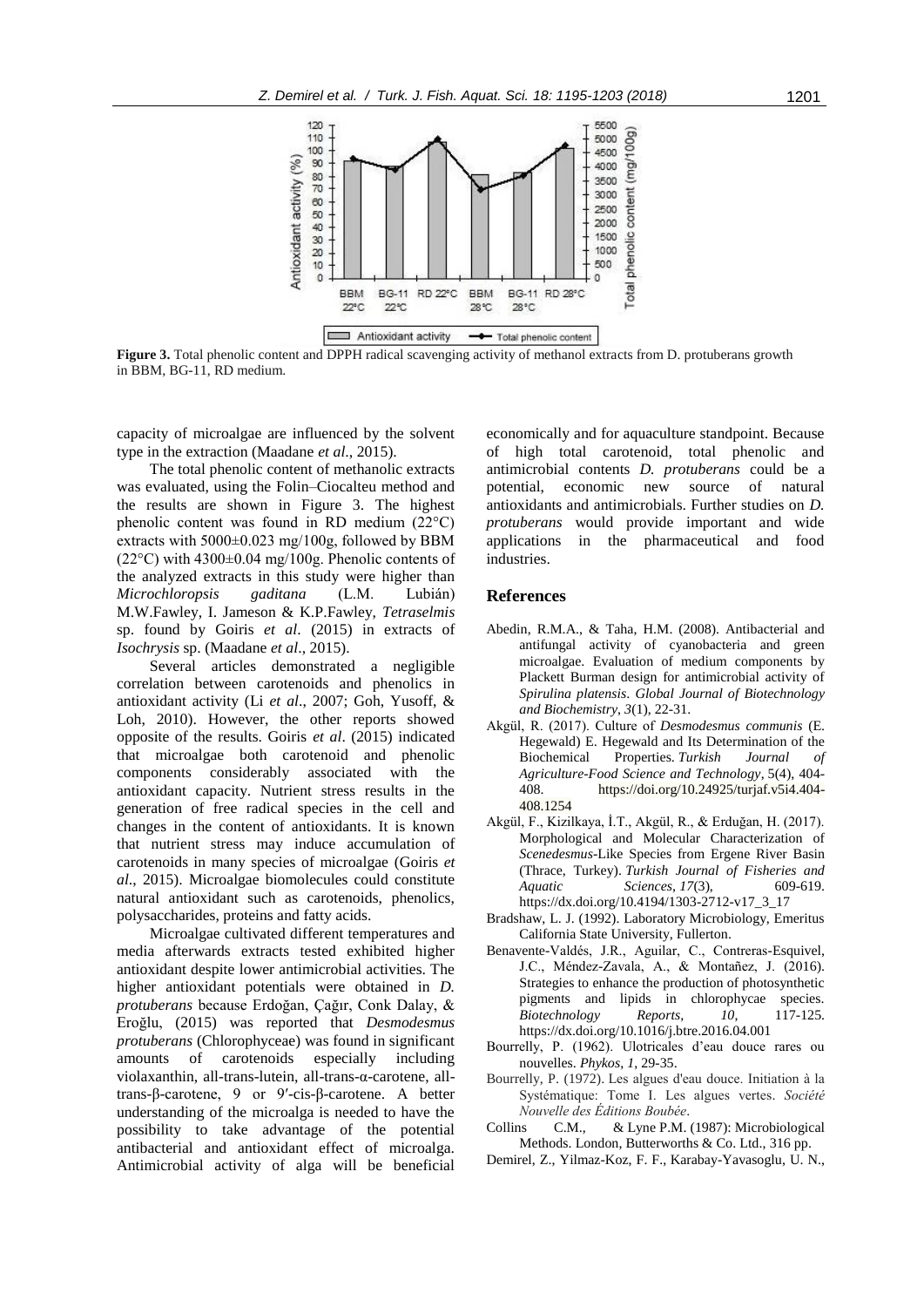Ozdemir, G., & Sukatar, A. (2009). Antimicrobial and antioxidant activity of brown algae from the Aegean Sea. Journal of the Serbian Chemical Society, *74*(6), 619-628. https://dx.doi.org/10.2298/JSC0906619D

- Demirel, Z., Yilmaz-Koz, F. F., Karabay-Yavasoglu, N. U., Ozdemir, G., & Sukatar, A. (2011). Antimicrobial and antioxidant activities of solvent extracts and the essential oil composition of *Laurencia obtusa* and *Laurencia obtusa* var. *pyramidata*. *Romanian biotechnological letters*, *16*(1), 5927-5936.
- El-Sayed, A.B., & Abdel-Maguid, A.A. (2010). Immobilized-microalga *Scenedesmus* sp. for Biological Desalination of Red Sea Water: II. Effect on Macronutrients Removal. *Journal of American Science*, *6*(9), 637-643.
- Erdoğan, A., Çağır, A., Dalay, M. C., & Eroğlu, A. E. (2015). Composition of Carotenoids in *Scenedesmus protuberans*: Application of Chromatographic and Spectroscopic Methods. *Food Analytical Methods*, *8*, 1970-1978. https://dx.doi.org/10.1007/s12161-015- 0088-8
- Ghasemi, Y., Moradian, A., Mohagheghzadeh, A., Shokravi, S., & Morowvat, M.H. (2007). Antifungal and Antibacterial Activity of the Microalgae Collected from Paddy Fields of Iran: Characterization of Antimicrobial Activity of *Chroococcus dispersus*. *Journal of Biological Sciences*, *7*(6), 904-9010.
- Goh, S.H., Yusoff, F.M.,& Loh, S.P.A. (2010). A comparison of the antioxidant properties and total phenolic content in a diatom *Chaetoceros* sp. and a green microalga, *Nannochloropsis* sp. *Journal of Agricultural Science*, *2*, 123-130. http://dx.doi.org/10.5539/jas.v2n3p123
- Goiris, K., Colen, W.V., Wilches, I., León-Tamariz, F., Cooman, L.D., & Muylaert, K. (2015). Impact of nutrient stress on antioxidant production in three species of microalgae. *Algal Research*, *7*, 51-57. https://dx.doi.org/10.1016/j.algal.2014.12.002
- Imamoglu, E., Demirel, Z., & Dalay, M.C. (2014). Evaluation of culture conditions of locally isolated *Dunaliella salina* strain EgeMacc-024. *Biochemical Engineering Journal*, , 22-27. https://dx.doi.org/10.1016/j.bej.2014.05.008
- Karło, A., Wilk, A., Ziembińska-Buczyńska, A., & Surmacz-Gorska, J. (2015). Cultivation Parameters Adjustment for Effective Algal Biomass Production. *Rocznik Ochrona Środowiska*, *17*(cz. 1), 275-288.
- Koz, F.F.Y., Yavasoglu, N.U.K., Demirel, Z., Sukatar, A., & Ozdemir, G. (2009). Antioxidant and Antimicrobial Activities of *Codium fragile* (Suringar) Hariot (Chlorophyta) Essential Oil and Extracts. *Asian Journal of Chemistry*, *21*(2), 1197-1209.
- Li, B., Cheng, K., Wong, C., Fan, K., Chen, F., & Jiang, Y. (2007). Evaluation of antioxidant capacity and total phenolic content of different fractions of selected microalgae. *Food Chemistry*, *102*, 771-776. https://dx.doi.org/10.1016/j.foodchem.2006.06.022
- Maadane, A., Merghoub, N., Ainane, T., Arroussi, H.E., Benhima, R., Amzazi, S., Bakri, Y., & Wahby, I. (2015). Antioxidant activity of some Moroccan marine microalgae: Pufa profiles, carotenoids and phenolic content. *Journal of Biotechnology*, *215*, 13- 19. https://dx.doi.org/10.1016/j.jbiotec.2015.06.400.
- Mann, G., Schlegel, M., Schumann, R., & Sakalauskas, A. (2009). Biogas-conditioning with microalgae. *Agronomy Research, 7*(1), 33-38.
- Najdenski, H.M., Gigova, L.G., Ivan, I.I., Pilarski P.S., Lukavsky J., Tsvetkova, I.V., Ninova M.S., & Kussovski, V.K. (2013). Antibacterial and antifungal activities of selected microalgae and cyanobacteria. *International Journal of Food Science and Technology*, *48*, 1533-1540. https://dx.doi.org/10.1111/ijfs.12122
- Noaman, N.H., Fattah, A., Khaleafa, M., & Zaky, S.H. (2004). Factors affecting antimicrobial activity of *Synechococcus leopoliensis*. *Microbiological Research*, *159*, 395-402. https://dx.doi.org/10.1016/j.micres.2004.09.001
- Ozdemir, G., Ulku Karabay, N., Dalay, M. C., & Pazarbasi, B. (2004). Antibacterial Activity of Volatile Component and Various Extracts of *Spirulina platensis. Phytotherapy Research*, *18*, 754-757. https://dx.doi.org/10.1002/ptr.1541
- Ördög, V., Stirk, W.A., Lenobel, R., Bancirova, M., Strand, M., & Van Standen, J. (2004). Screening microalgae for some potentially useful agricultural and pharmaceutical secondary metabolites. *Journal of Applied Phycology*, *16*, 309-314. https://doi.org/10.1023/B:JAPH.0000047789.34883 .aa
- Ozturk, S., Aslim, B., & Beyatli, Y. (2006). Biological screening of microalgae isolated from different freshwaters of Turkey: Antimicrobial activity, viability and brine shrimp lethality. *Fresenius Environmental Bulletin*, *15*(10), 1232-1237.
- Prieto, M.A., Rodríguez-Amado, I., Vazquez, J.A., & Murado, M.A. (2012). β-Carotene Assay Revisited. Application to Characterize and Quantify Antioxidant and Prooxidant Activities in a Microplate. *Journal of Agricultural and Food Chemistry*, *60*, 8983-8993. https://dx.doi.org/10.1021/jf302218g
- Radhika, D., Veerabahu, C., & Priya, R. (2012). Antibacterial activity of some selected seaweeds from the Gulf of Mannar Coast, South India. *Asian Journal of Pharmaceutical and Clinical Research*, *5*(4), 89-90.
- Rios, L. F., Klein, B. C., Luz, L. F., Maciel Filho, R., & Maciel, M. W. (2015). Nitrogen starvation for lipid accumulation in the microalga species *Desmodesmus* spp. *Applied biochemistry and biotechnology*, *175*(1), 469-476. https://dx.doi.org/10.1007/s12010-014- 1283-6
- Rudic, V., & Dudnicenco, T. (2000). Process for cultivation of green alga *Haeamatococcus pluvialis* (Flotow), MD Patent, Nr. a 2000 0154.
- Salem, O.M.A., Hoballah, E.M., Ghazi, S.M., & Hanna, S.N. (2014). Antimicrobial activity of microalgal extracts with special emphasize on *Nostoc* sp. *Life Science Journal*, *11*(12), 752-758.
- Safafar, H., Van Wagenen, J., Møller, P., & Jacobsen, C. (2015). Carotenoids, phenolic compounds and tocopherols contribute to the antioxidative properties of some microalgae species grown on industrial<br>wastewater. Marine drugs,  $13(12)$ , 7339-7356. wastewater. *Marine drugs*, 13(12), https://dx.doi.org/10.3390/md13127069
- Sanmukh, S., Bruno, B., Ramakrishnan, U., Khairnar, K., & Swaminathan, S. (2014). Bioactive compounds derived from microalgae showing antimicrobial activities. *Journal of Aquaculture Research and Development*, *5*(3), 224. http://dx.doi.org/10.4172/2155-9546.1000224
- Shoup, S., & Lewis, L. A. (2003). Polyphyletic origin of parallel basal bodies in swimming cells of chlorophycean green algae (Chlorophyta). *Journal of*